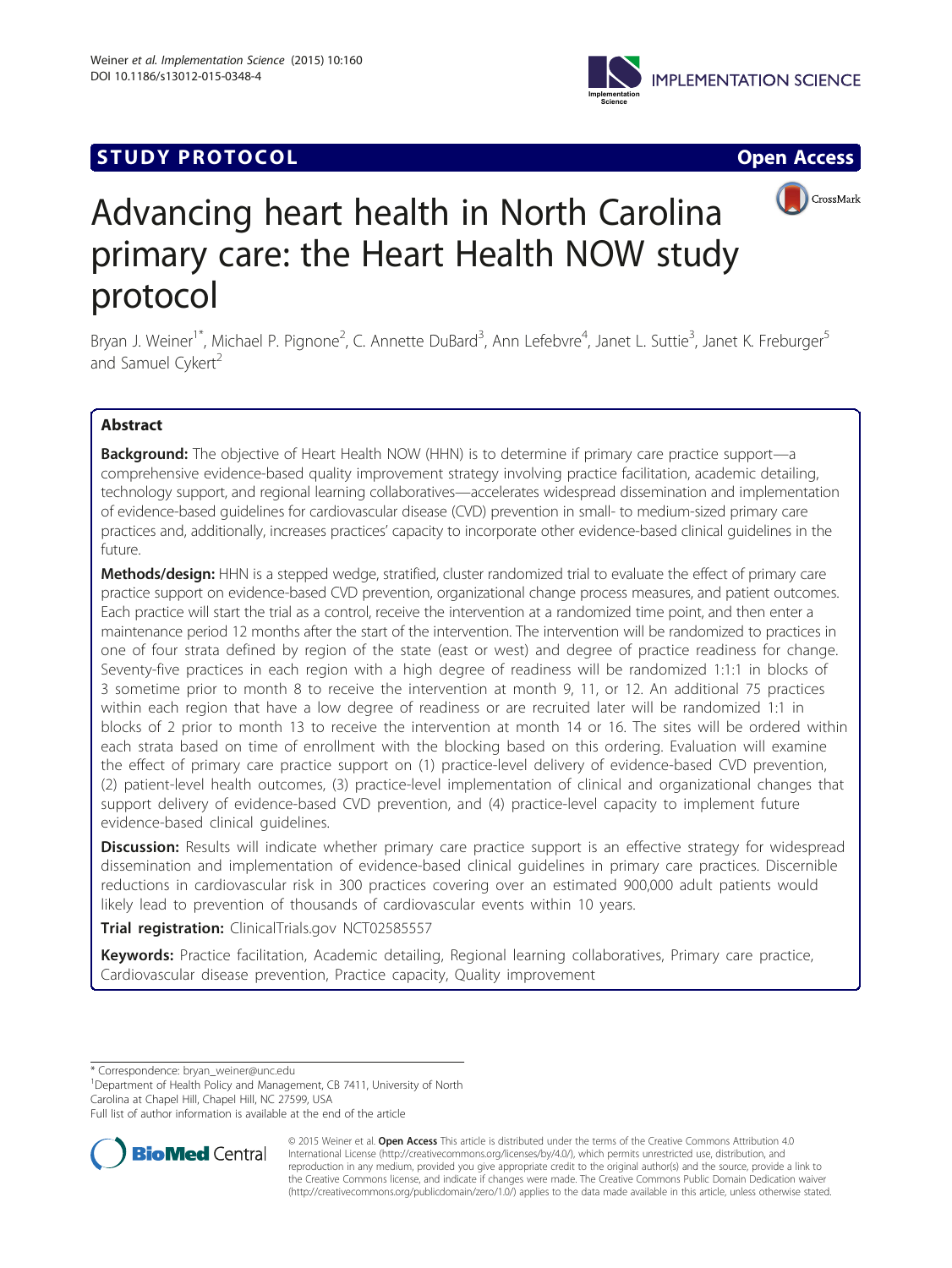## Background

Cardiovascular disease (CVD) is the leading cause of death in the USA [[1](#page-11-0)]. CVD imposes a staggering burden whether measured in life-years lost, diminished quality of life, racial and ethnic health disparities, or direct and indirect healthcare costs. Yet, the Centers for Disease Control and Prevention (CDC) estimates that more than 200,000 deaths from heart disease and stroke could be prevented each year through a concerted, national effort to control CVD risk factors such as blood pressure, cholesterol, and tobacco use.

In September 2011, the US Department of Health and Human Services launched the "Million Hearts" initiative to prevent 1 million heart attacks and strokes by 2017 [[2\]](#page-11-0). In the clinical realm, Million Hearts focuses on the management of the "ABC-S"—aspirin use in high-risk individuals, blood pressure control, cholesterol management, and smoking cessation [\[2](#page-11-0)]. To support Million Hearts, the US Agency for Healthcare Research and Quality (AHRQ) launched an initiative in 2015 to assist primary care practices in implementing clinical and organizational changes to improve the management of ABCS.

## Objectives and aims

Heart Health NOW (HHN), an AHRQ-funded demonstration and evaluation, investigates whether a comprehensive evidence-based quality improvement strategy (which we call primary care practice support) accelerates the implementation of evidence-based guidelines for CVD prevention in primary care practices on a large scale. The specific aims are to evaluate the effect of primary care practice support in small- to medium-sized practices on (1) practice-level delivery of evidence-based CVD prevention, (2) patient-level health outcomes, (3) practice-level implementation of clinical and organizational changes that support delivery of evidence-based CVD prevention, and (4) practice-level capacity to implement future evidencebased clinical guidelines. HHN is a cooperative effort of the University of North Carolina at Chapel Hill (UNC-CH), the North Carolina Area Health Education Center (NC AHEC), and Community Care of North Carolina (CCNC), the primary care case management provider for NC Medicaid.

#### Methods/Design

#### Study setting

North Carolina is the tenth largest state in the USA with a population approaching 10 million and a racial and ethnic composition of 72 % white, 22 % black, and 9 % Hispanic [[3\]](#page-11-0). The burden of cardiovascular disease in North Carolina remains large. The cardiovascular death rate was 263 per 100,000 as measured in 2008–2010, accounting for almost one-third of deaths in the state.

These data rank North Carolina 32nd among the 50 states for cardiovascular outcomes [[4\]](#page-11-0).

#### Research design

HHN is a stepped wedge, stratified, cluster randomized trial. Each practice will start the trial as a control, receive the primary care practice support intervention at a randomized time point, and then enter a maintenance period 12 months after the start of the intervention. The intervention will be randomized to practices in one of four strata defined by region of the state (east or west) and degree of practice readiness for change (described below). Specifically, 75 practices in each region with a high degree of readiness will be randomized 1:1:1 in blocks of 3 prior to month 8 to receive the intervention at month 9, 11, or 12. An additional 75 practices within each region that have a low degree of readiness or are recruited later will be randomized 1:1 in blocks of 2 prior to month 13 to receive the intervention at month 14 or 16. The sites will be ordered within each stratum based on time of enrollment with the blocking based on this ordering. The study's statistician will generate the stratified permuted-block random allocation lists using a computer program. As practices are enrolled, the project management system will use the randomization schedule to randomize practices and assign their intervention start date. A practice is considered randomized once an intervention start date has been assigned. Neither study personnel nor participating practices will be blind to randomized start dates.

#### Practice recruitment

We will recruit 300 small- to medium-sized primary care practices. To be eligible, practices must have ten or fewer providers in a single location and have an electronic health record (EHR). Enrolling practices agree to the following: (1) form a quality improvement team; (2) meet with the practice facilitator up to 8 h a month; (3) send representatives to regional learning collaboratives three times yearly; (4) meet with experts to discuss CVD prevention, CVD risk assessment, and system change strategies; (5) permit the CCNC Informatics Center to process EHR data and provide the practice with cardiovascular care registries and dashboards for clinical decision support and population health management; (6) review data on ABCS measures at least monthly; and (7) use those data to plan, conduct, and assess improvement activities. Enrolling practices complete an information technology and quality improvement readiness assessment, which is used for earlier randomization of highreadiness practices and assignment of practices to more or less intensive practice facilitation.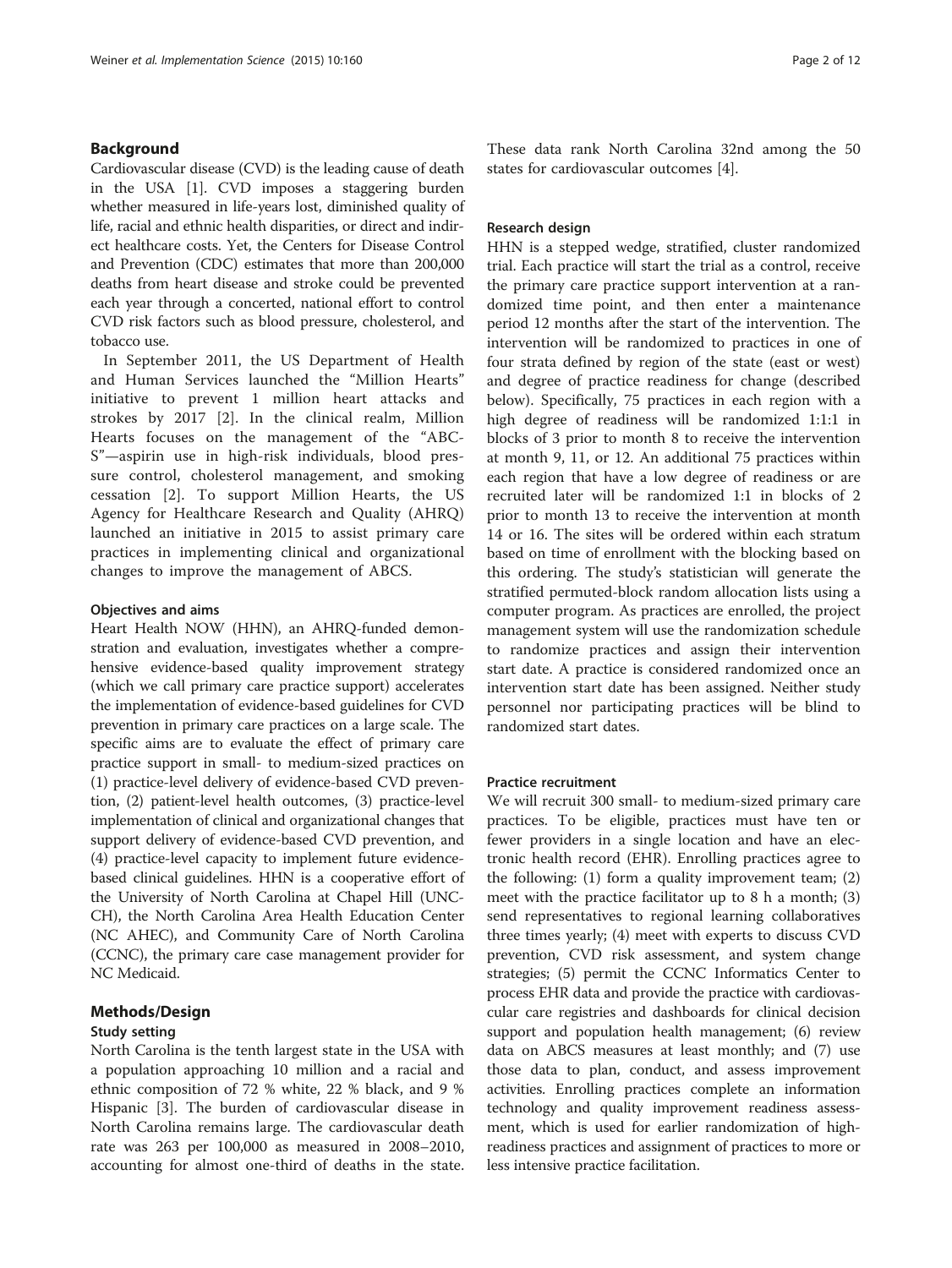#### Primary care practice support intervention

Practice facilitators will work for 12 months with practices' quality improvement teams to implement four "key drivers" for supporting delivery of evidence-based CVD prevention: enhanced clinical information systems with dashboards on critical measures and drill downs to patient-level care; adoption and use of practice-wide evidence-based protocols; effective use, documentation, and tracking of patient self-management support goals; and optimization of the practice care team. Practices will receive up to 8 h a month of practice facilitation depending on their level of readiness at enrollment. In addition, physician faculty will engage in academic detailing through webinars and practice visits. Detailing will focus on CVD prevention and treatment, CVD risk assessment, and new recommendations for cholesterol and hypertension management. Finally, providers and staff will participate in regional learning collaborative meetings where they can share experiences implementing evidence into practice.

## Evaluation framework

Our evaluation draws on an organizational model of innovation implementation [[5](#page-11-0)–[9](#page-11-0)]. The innovation here is evidence-based CVD prevention (including clinical

decision support and population health management tools, global risk-based treatment of lipids, new treatment options, and evidence-based smoking cessation). Briefly, effective implementation is a function of the implementation support the practice receives and the policies and practices it employs to support innovation use (see Fig. 1). Practice capacity for QI, readiness for change, and implementation climate moderate the relationship between support, policies and procedures, and effectiveness. Inner and outer contextual factors influencing organizational priorities, capabilities, and opportunities also moderate the relationship. Realization of patient- and practice-level benefits depends on effective implementation of evidencebased CVD prevention.

## Data collection

Table [1](#page-3-0) outlines data collection, measures, sources, and timing for each construct.

## Practice facilitator contact logs

Practice facilitators (PFs) will record monthly the frequency, duration, and mode of practice contact. We will use these data to measure the intensity of implementation support provided to practices.

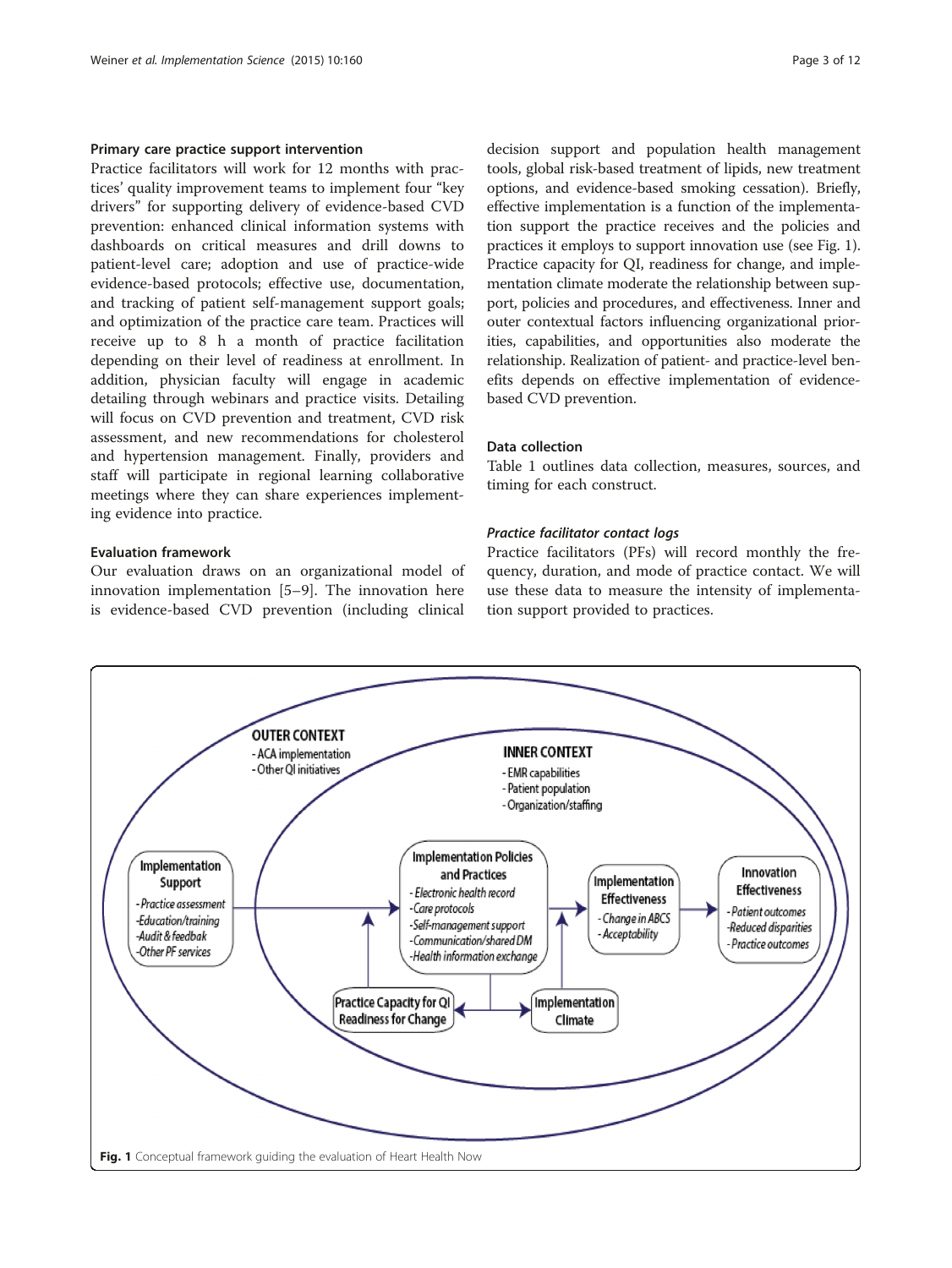| Construct                                    | Measures                                                          | Source                                   | Timing         |
|----------------------------------------------|-------------------------------------------------------------------|------------------------------------------|----------------|
| Implementation support                       | Frequency, duration, and mode of PF contacts                      | PF contact logs                          |                |
|                                              | Frequency, duration, and mode of academic<br>detailing contact    | Contact, webinar logs                    |                |
|                                              | Attendance at regional collaborative meetings                     | Attendance logs                          |                |
| Practice capacity for QI                     | Change Process Capacity Questionnaire                             | KI survey                                | <b>B, E, F</b> |
|                                              | Adaptive Reserve Questionnaire                                    | Provider/staff survey                    | B, E, F        |
| Organizational readiness                     | Organizational Readiness for Change Questionnaire<br>(ORIC)       | Provider/staff survey                    | B              |
| Implementation Policies and Practices (IPPs) | Key Driver Implementation Scales                                  | PF Ratings                               |                |
|                                              | Implementation barriers, facilitators, and IPPs                   | KI interview                             | <b>B, E</b>    |
| Implementation climate                       | Implementation climate questionnaire                              | Provider/staff survey                    | E, F           |
| Implementation effectiveness                 | ABCS measures/clinical measures                                   | <b>HIE</b>                               | B, I, E, F     |
|                                              | Acceptability of implementation support                           | KI interview                             | E              |
| Innovation effectiveness                     | Patient outcomes (communication, shared<br>decision-making)       | Patient survey                           | <b>B, E</b>    |
|                                              | Patient outcomes (healthcare utilization and<br>mortality)        | Claims data                              | B, E, F        |
|                                              | Practice outcomes (e.g., financial benefits)                      | KI Interview                             | E, F           |
| Inner context                                | Practice characteristics, patient population, EMR<br>capabilities | KI survey, PF contact logs               | B, E,F         |
| Outer context                                | External policies and incentives, market conditions               | KI survey, KI interview, PF contact logs | <b>B, E, F</b> |

<span id="page-3-0"></span>**Table 1** Theoretical constructs, measures, data sources, and data collection timing

Because readiness is conceived as an organization-level construct, we will test whether sufficient inter-rater reliability and inter-rater agreement exist to aggregate individual responses to the practice level [[22](#page-11-0)–[26\]](#page-11-0). If tests do not justify aggregation, we will use a measure of intra-practice variability in readiness rather than a practice-level mean in our analysis [[15,](#page-11-0) [16](#page-11-0)].

Source: PF practice facilitator, KI key informant; timing: B baseline, I intervention, E end of intervention, F 6 and 12 months post-intervention

#### Academic detailing logs

Physician faculty will record visits, calls, and other contacts with practices. Webinar software will track logins and pages viewed by practice staff.

#### Regional collaborative attendance records

Project staff will keep records of the number and types of staff from each practice that attend regional collaborative meetings.

#### Key informant surveys

We will survey key informants (KIs) to assess practice capacity for QI, inner context, and outer context. The surveys will be administered at baseline, end-of-intervention, 6 months post-intervention, and 12 months postintervention for practices enrolled earlier in the study. The KI will be the practice's provider champion  $(N = 300)$ .

#### Provider/staff survey

We will survey providers and staff to assess practice capacity for QI at baseline, end-of-intervention, 6 months post-intervention, and 12 months post-intervention for practices enrolled earlier; organizational readiness to implement change at baseline; and implementation climate at end-of-intervention and 6 months post-intervention. The sample will consist of 3–5 providers and staff members depending on practice size  $(N = 900-1500)$ .

#### PF ratings

PFs will assess on a monthly basis practices' progress in implementing clinical practice and organizational changes to support improvement in CVD prevention (implementation policies and practices). Ratings will focus on the extent to which practices have implemented four key drivers of improved CVD prevention and also level of leadership and team engagement.

#### Interviews

We will conduct semi-structured KI interviews  $(N = 300)$ at end-of-intervention and 6 months post-intervention to obtain supplemental data about organizational changes for evidence-based CVD prevention (implementation policies and practices) and influential inner and outer context events. The KI interview at end-of-intervention will also ask about acceptability of the implementation support received (implementation effectiveness). The KI interview 6 months post-intervention will ask about practice-level outcomes (innovation effectiveness).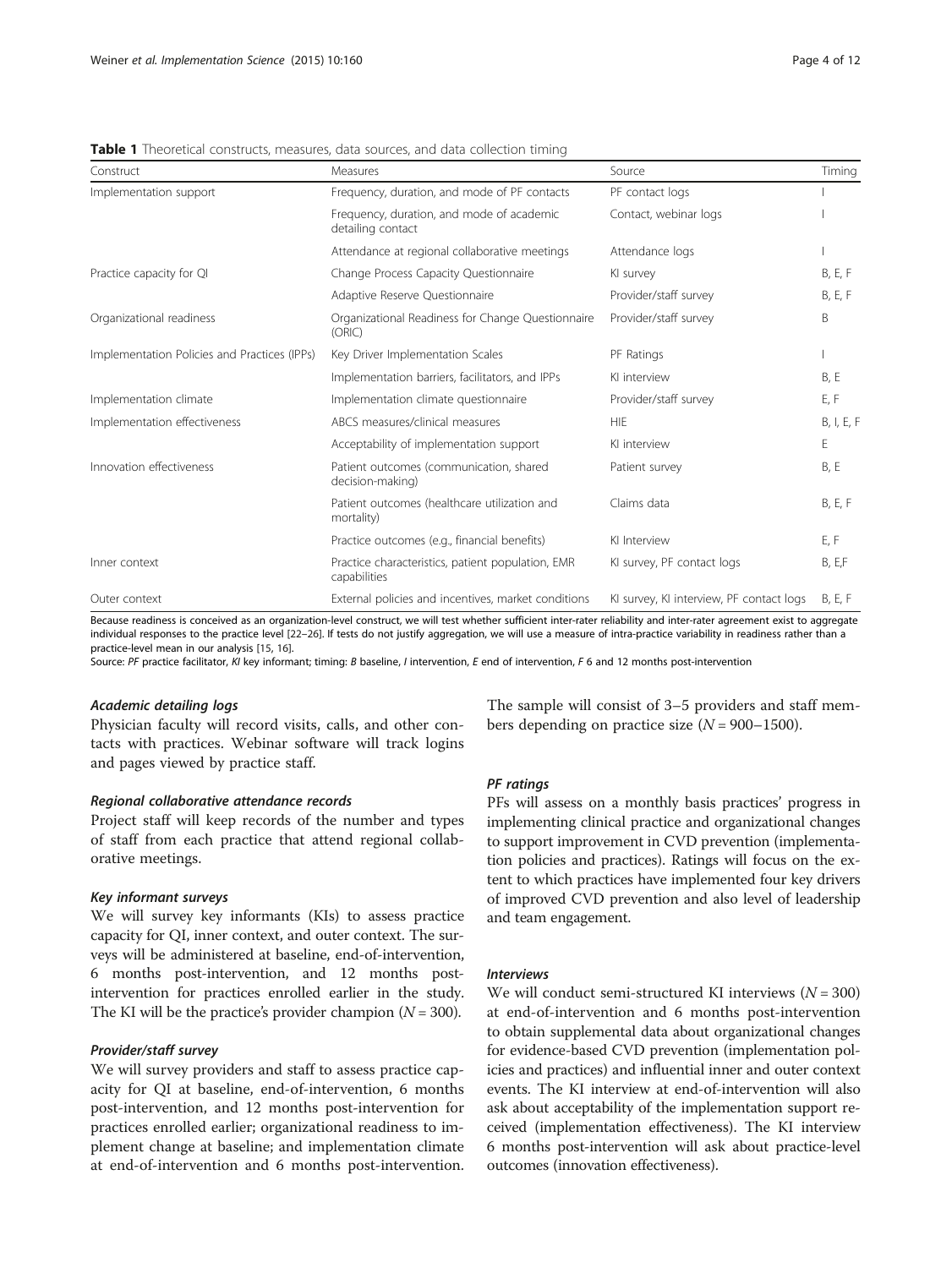#### EHR/informatics

We will obtain performance data on the ABCS measures (implementation effectiveness) and patients' intermediate clinical outcomes (innovation effectiveness) from the EHR. The ABCS measures and clinical outcomes will be collected at baseline, during the intervention (quarterly), at the end of the intervention, and post-intervention (6 and 12 months follow-up). The EHR will also supply race/demographic data. EHR data will be routed to the CCNC Informatics Center, where the data will be extracted, normalized, and placed in a standard report used for the evaluation and sent back to the practices.

#### Patient surveys

We will survey 200 consecutive adult patients in each practice at baseline and at the end of the intervention to obtain patient experience data on communication and shared decision-making (innovation effectiveness). Data will be collected during an office visit using paper-based surveys. Eligible patients must have one or more of the following comorbidities: hypertension/ high blood pressure, myocardial infarction/heart attack, angina/coronary heart disease, stroke, smoking, diabetes, and high cholesterol.

## Claims data

We will use claims data at baseline, end-of-intervention, and 6 months post-intervention to assess hospitalizations for cardiovascular-related conditions, in-hospital deaths, and mortality for patients seen at participating practices (innovation effectiveness). We will have access to claims data on 85 % of the insured population in NC, specifically those covered by Blue Cross Blue Shield of North Carolina, the State Employee Health Plan, Medicare, and Medicaid. Outcomes will be aggregated to the practice level. For the baseline period, we will examine claims data for the year prior to the intervention. Following the intervention, we will examine available claims during and after the intervention for each practice.

## Measures

Implementation support. We will measure primary care practice support intensity as the percentage of contacts with a practice that are in-person. We will also report the actual number of in-person contacts and number of total contacts to account for variability in contacts across practices. We will also track frequency, mode, and duration of contact with academic detailers, as well as number and type of staff per practice attending collaborative meetings.

Practice capacity for QI encompasses two constructs. The first construct, change process capability, refers to a "state of preparedness for change that is influenced by the organization's previous history of change, its plans for continuous organizational refinement, and its ability through its social and technical systems to initiate and sustain that change" ([[10\]](#page-11-0), p. 193). We will measure this construct using the Change Process Capacity Questionnaire (CPCQ) [[10\]](#page-11-0). The second construct, adaptive reserve, refers to "the practice relationship infrastructure; alignment of management functions in which clinical care, practice operations, and financial functions and reflect a consistent vision; facilitative leadership; teamwork; sensemaking; a positive work environment; and a culture of learning"([[11](#page-11-0)], p. S37). We will measure this construct using the Practice Adaptive Reserve scale [\[11, 12](#page-11-0)].

Organizational readiness for change refers to the extent to which organizational members are psychologically and behaviorally prepared to implement change [\[6](#page-11-0), [7](#page-11-0), [13](#page-11-0)]. We will measure readiness using the Organizational Readiness for Implementing Change scale [[13](#page-11-0)].

Implementation policies and practices are the strategies that an organization puts into place to support innovation use [[9, 14](#page-11-0)]. We will measure implementation policies and practices using the Key Drivers of Implementation Scales (KDIS) [[15\]](#page-11-0). PFs will rate the extent of practice implementation of the four key drivers using a 5-point, behaviorally-anchored scale. Table 2 offers an example of the KDIS for planned care.

Implementation climate refers to organizational members' "shared summary perception of the extent to which their use of a specific innovation is rewarded, supported, and expected within their organization" ([[16\]](#page-11-0), p. 1060). We will measure implementation climate using a 6-item scale [\[17](#page-11-0)].

Implementation effectiveness refers to the consistency and quality of aggregate or pooled innovation use (e.g., evidence-based CVD prevention) [\[14](#page-11-0)]. We will assess implementation effectiveness using nine ABCS measures (see Table [3\)](#page-5-0).

We will measure acceptability of primary care practice support qualitatively by asking about KIs' satisfaction

Table 2 Key Drivers of Implementation Scale (KDIS) for standardized care processes

| l evel                   | Description                                                                                              |
|--------------------------|----------------------------------------------------------------------------------------------------------|
| 0 - No activity          | No activity on standardization.                                                                          |
| 1 - Protocols identified | Practice identifies sample protocols<br>and customizes them for their practice.                          |
| 2 - Staff enabled        | Practice enables staff to perform roles<br>(via standing orders, etc.) needed to<br>implement protocols. |
| 3 - Testing workflow     | Practice is develops/tests workflows to<br>support protocols.                                            |
| 4 - Implementation       | Practice implements and follows at least<br>one protocol.                                                |
| 5 - Full implementation  | Practice monitors the system to ensure<br>that protocols are used consistently.                          |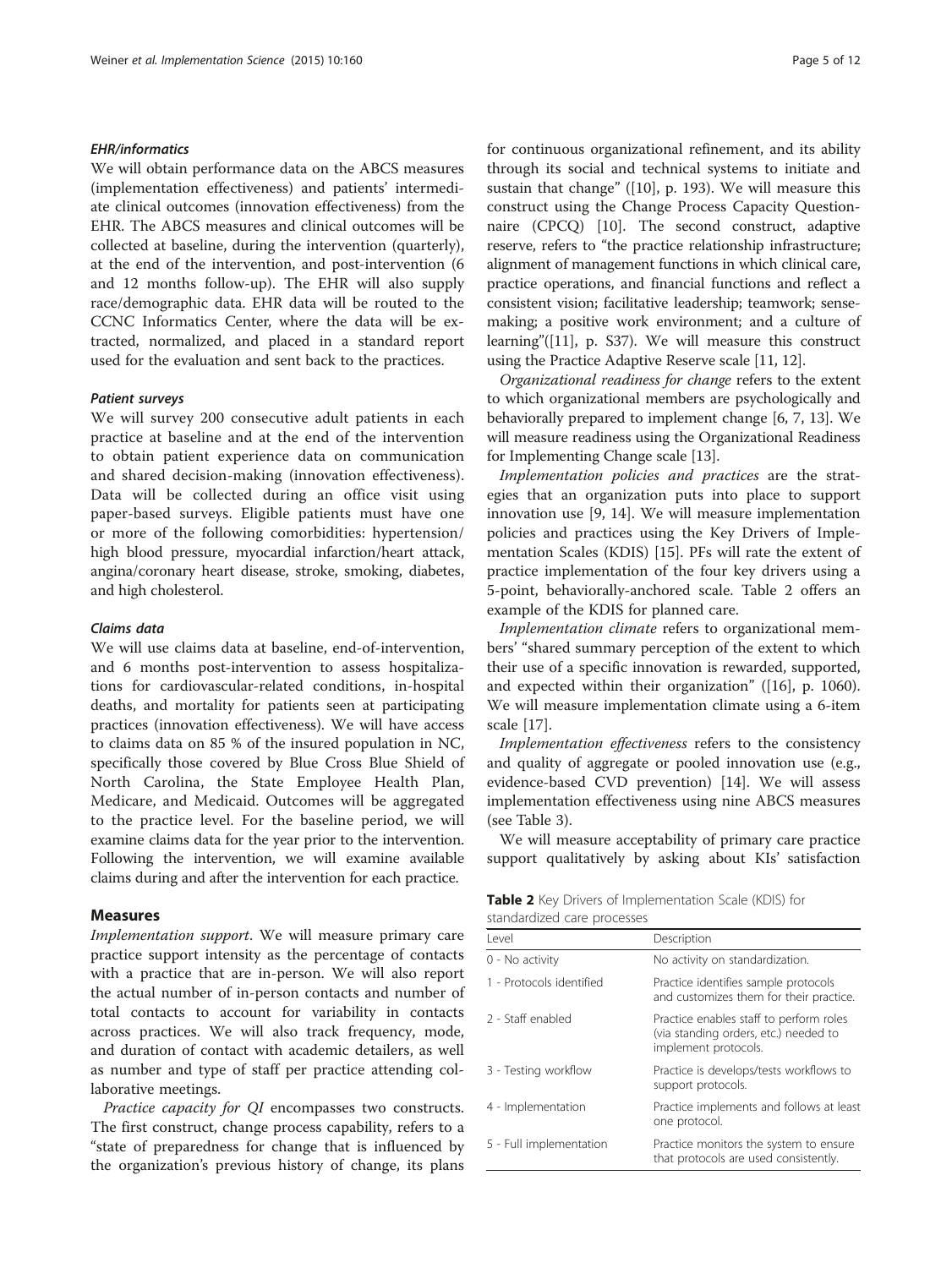#### <span id="page-5-0"></span>Table 3 Process of care measures for ABCS

| Percentage of patients aged 18 years and older with ischemic vascular disease (IVD) with<br>documented use of aspirin or other antithrombotic.                                                                                                                                                                                                                                                                                                                                                                                                                      |
|---------------------------------------------------------------------------------------------------------------------------------------------------------------------------------------------------------------------------------------------------------------------------------------------------------------------------------------------------------------------------------------------------------------------------------------------------------------------------------------------------------------------------------------------------------------------|
| Percentage of patients between the ages of 50 and 75 with an ASCVD risk score of $\geq$ 10 %<br>who do not currently have ischemic vascular disease with documented aspirin use.                                                                                                                                                                                                                                                                                                                                                                                    |
| Percentage of patients aged 18 through 85 years of age with a diagnosis of hypertension (HTN)<br>whose blood pressure (BP) was adequately controlled $\left($ <140/90) during the measurement year.                                                                                                                                                                                                                                                                                                                                                                 |
| Percentage of patients aged 18 through 85 years of age with a diagnosis of HTN whose blood<br>pressure was adequately controlled (age 18-59 and/or people with diabetes or chronic kidney<br>disease <140/90; age $60-85 < 150/90$ ) during measurement year.                                                                                                                                                                                                                                                                                                       |
| Percentage of the following patients—all considered at high risk of cardiovascular events—<br>who were prescribed or were on statin therapy: adults ages $\geq$ 21 years who were previously<br>diagnosed with or currently have an active diagnosis of clinical atherosclerotic cardiovascular<br>disease (ASCVD); or adults ages $\geq$ 21 years with a fasting or direct low-density lipoprotein<br>cholesterol (LDL-C) level $\geq$ 190 mg/dL; or adults ages 40-75 years with a diagnosis of diabetes<br>with a fasting or direct LDL-C level of 70-189 mg/dL. |
| Percentage of patients aged 40 through 79 years of age whose Calculated Risk Score is 10 %<br>or greater and are on a statin.                                                                                                                                                                                                                                                                                                                                                                                                                                       |
| Percentage of patients ages 40-79, with no evidence of prior cardiovascular event, who have<br>documentation of required elements for cardiovascular risk assessment.                                                                                                                                                                                                                                                                                                                                                                                               |
| Percentage of patients aged 18 years or older who were seen for at least 2 office visits within<br>12 months and who were queried about tobacco use one or more times within 24 months<br>PQRS 226 Part A (modified).                                                                                                                                                                                                                                                                                                                                               |
| Percentage of patients aged 18 years and older identified as tobacco users within the past<br>24 months and seen for at least 2 office visits within 12 months who received cessation<br>intervention within 24 months PQRS 226 Part B (modified).                                                                                                                                                                                                                                                                                                                  |
|                                                                                                                                                                                                                                                                                                                                                                                                                                                                                                                                                                     |

The ischemic vascular disease use of aspirin, blood pressure management 1, tobacco use screening, and smoking cessation support measures are PQRS measures with defined measure specifications [[27\]](#page-11-0). The aspirin for primary prevention, blood pressure management 2, statin for primary prevention, risk-based statin therapy, and cardiovascular risk assessment measures reflect newer evidence-based guidelines

with the frequency, duration, and quality of implementation support.

Innovation effectiveness refers to the benefits that result from innovation use (e.g., patient and practice outcomes) [[14](#page-11-0)]. To capture patients' assessment of communication, we will use selected items from the CAHPS clinician and group survey (see Table 4) [[18](#page-11-0)].

To capture patients' assessment of shared decisionmaking, we will use selected items from the CAHPS patient-centered medical home supplement [\[19](#page-11-0)] (see Table [5\)](#page-6-0).

In addition, we will assess patients' healthcare utilization and mortality using claims data. We will measure hospitalizations for stroke, acute myocardial infarction, and angina identified via primary diagnoses and in-hospital mortality for these conditions. For patients covered by Medicare and Medicaid, we will also be able to assess non-hospital related mortality. We will also collect clinical data on patients' blood pressure, cholesterol levels, smoking status, and CVD risk based on the ASCVD risk calculator developed by the American Cardiology Foundation and the American Heart Association (see Table [6](#page-6-0)). These clinical data will be extracted and summarized by the CCNC Informatics Center.

We will measure practice outcomes qualitatively by asking whether evidence-based CVD prevention improved the practice's standing in a pay-for-performance program, provided them with maintenance of certification credits, improved their payments through the BCBS of NC sponsored Blue Quality Physicians Program, or made them more attractive for recruitment into ACOs/Shared Savings Programs and other global payment programs.

Inner context refers to structural, political, and cultural features of the practice that are directly related to experiences of patients and staff, as well as features of the

|  |  | Table 4 Communication questions |  |
|--|--|---------------------------------|--|
|--|--|---------------------------------|--|

| O14<br>O <sub>15</sub> |                                                                                    |                  |
|------------------------|------------------------------------------------------------------------------------|------------------|
|                        | In the last 12 months, how often did your provider                                 | Response options |
|                        | explain things in a way that was easy<br>to understand?                            | •Never           |
|                        | listen carefully to you?                                                           | •Sometimes       |
| O17                    | give you easy to understand information<br>about any health questions or concerns? | •Usually         |
| O <sub>18</sub>        | seem to know about your medical history?                                           | •Always          |
| O19                    | show respect for what you had to say?                                              |                  |
| O20                    | spend enough time with you?                                                        |                  |

Items from the Consumer Assessment of Healthcare Providers and Systems (CAHPS) Clinician and Group Survey [[18](#page-11-0)]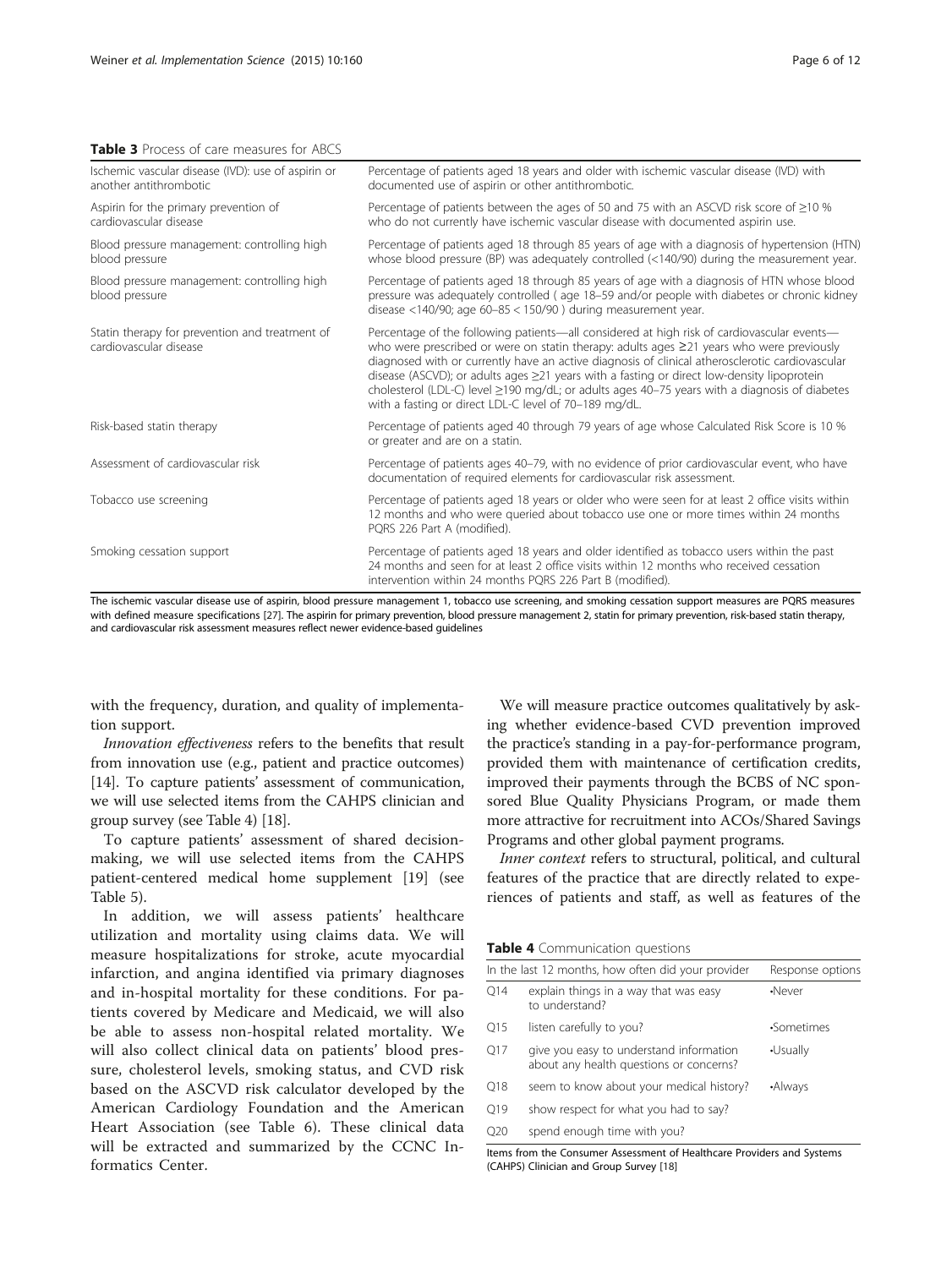<span id="page-6-0"></span>**Table 5** Shared decision-making questions

|                   | In the last 12 months, did you and your provider talk about starting or stopping a prescription medication?<br>If yes, complete the rest of the questions.           | Response options                  |
|-------------------|----------------------------------------------------------------------------------------------------------------------------------------------------------------------|-----------------------------------|
| PCMH7             | When you talked about starting or stopping a prescription medicine,<br>how much did your provider talk about the reasons you might want<br>to take a medicine?       | Not at all, a little, some, a lot |
| PCMH <sub>8</sub> | When you talked about starting or stopping a prescription medicine,<br>how much did your provider talk about the reasons you might NOT<br>want to take the medicine? | Not at all, a little, some, a lot |
| PCMH9             | When you talked about starting or stopping a prescription medicine,<br>did your provider ask you what you thought was best for you?                                  | Yes, no                           |

Items from Consumer Assessment of Healthcare Providers and Systems (CAHPS) patient-centered medical home supplement [[19\]](#page-11-0)

larger organization (if any) with which a practice is associated [\[20\]](#page-11-0). We will capture inner context through our measures of practice capacity for QI, organizational readiness, and implementation climate. In addition, we will assess other structural features, such as practice type (see Table [7\)](#page-7-0).

Outer context refers to features of the economic, political, and social context within which an organization resides [[20](#page-11-0)]. Through the KI survey, we will assess the perceived influence of external events using a 3-point Likert scale (no influence to significant influence). In KI interviews, we will explore qualitatively how events rated "2" (some influence) influenced the practice's efforts to implement evidence-based CVD prevention processes of care.

#### Data analysis

## Aim 1: Evaluate the effect of primary care practice support on delivery of evidence-based CVD prevention

Our primary hypotheses are that primary care practice support will improve the percentage of patients in a

|  | Table 6 Practice-level patient outcomes |  |  |
|--|-----------------------------------------|--|--|
|--|-----------------------------------------|--|--|

| Outcome                                | Measure                                                                                                                    |
|----------------------------------------|----------------------------------------------------------------------------------------------------------------------------|
| Communication                          | Percentage of patients who answered<br>"always" to all 6 communication questions                                           |
| Shared decision-making<br>(SDM)        | Percentage of patients who answered<br>"a lot" and "yes" to all 3 SDM questions.                                           |
| Hospitalizations                       | Percentage of patients hospitalized for<br>stroke, MI, angina.                                                             |
| In-hospital mortality                  | Percentage of patients hospitalized for<br>stroke, MI, angina who died in the hospital.                                    |
| Blood pressure                         | Percentage of patients with BP <140/90,<br><140/90 if 18-59 years, <150/90 if 60-85 years.                                 |
| Systolic blood pressure                | Percentage of patients with a SBP <140;<br>mean (SD), median (IQR) SBP                                                     |
| Diastolic blood Pressure               | Percentage of patients with DBP < 90;<br>mean (SD), median (IQR) DBP                                                       |
| Low-density lipoprotein<br>(LDL) level | Percentage of patients with LDL levels in the<br>following categories: <100 mg/dL; 100 to<br><160 mg/dL; 160 mg/dL or more |
| 10-year CVD Risk <sup>a</sup>          | Mean (SD), median (IQR) of individuals who<br>had CVD risk calculated                                                      |

a based on ACSVD

practice: (a) with ischemic vascular disease who use aspirin or other antithrombotics; (b) with hypertension who have adequate blood pressure control; (c) with an LDL test performed who are prescribed a recommended dose of statin based on risk status; (d) who were screened for tobacco use and, if identified as a tobacco user, received cessation counseling and/or pharmacological therapy; and (e) who receive aspirin for primary prevention based on a 10-year CVD risk status. Our secondary hypotheses are as follows: (a) practice capacity for QI, organizational readiness to implement change, implementation climate, and contextual factors (inner and outer) will moderate the effect of primary care practice support on evidence-based CVD prevention; and (b) primary care practice support will reduce race-based disparities in evidence-based CVD prevention.

#### Statistical analysis

The statistical analysis of the primary outcomes for Aim 1 will be based on a generalized linear mixed model (GLMM) for longitudinal binomial data at the practice level. Allowing for the number of patients who are observed within a practice to vary across time, the models will be estimated by maximizing the pseudo-likelihood, specifying practices as clusters, and using empirical variance estimators. For example, the number of hypertensive patients whose blood pressure is under control  $Y_{it}$ , out of  $N_{it}$  hypertensive patients, will follow a binomial ( $N_{\text{it}}$ ,  $\pi_{\text{it}}$ ) distribution where, conditional upon a practicespecific random intercept  $b_{i0}$  and slope  $b_{i1}$ ,  $\pi_{it} = E(Y_{it})$  $N_{\rm it}|b_{\rm i0}b_{\rm i1}$ ) is the expected proportion of hypertensive patients whose blood pressure is controlled within the  $i$ -th practice in the *t*-th month;  $t = s_i$  (baseline),  $s_i + 3$ ,  $s_i + 6$ ,  $s_i$  +9,  $s_i$  + 12,  $s_i$  + 18 (6 month post-intervention followup), and for some practices  $s_i + 24$  (12 month postintervention follow-up). The GLMM is

Logitð Þ¼ <sup>π</sup>it <sup>β</sup><sup>0</sup> <sup>þ</sup> <sup>b</sup>i0 <sup>þ</sup> <sup>β</sup>1Xi1 <sup>þ</sup> <sup>β</sup>2Xi2 <sup>þ</sup> <sup>β</sup>12Xi1Xi2 <sup>þ</sup> <sup>g</sup><sup>1</sup> <sup>t</sup> ð Þþ ; <sup>ψ</sup> <sup>b</sup>i1<sup>t</sup> <sup>þ</sup> <sup>g</sup><sup>2</sup>ð Þ <sup>t</sup>; <sup>λ</sup> <sup>X</sup>it3 <sup>þ</sup> <sup>g</sup><sup>3</sup>ð Þ <sup>t</sup>; <sup>θ</sup> <sup>X</sup>it4 <sup>ð</sup>1<sup>Þ</sup>

where  $X_{i1} = 1$  indicates east region and 0 for west region;  $X_{i2} = 1$  indicates higher readiness and 0 for lower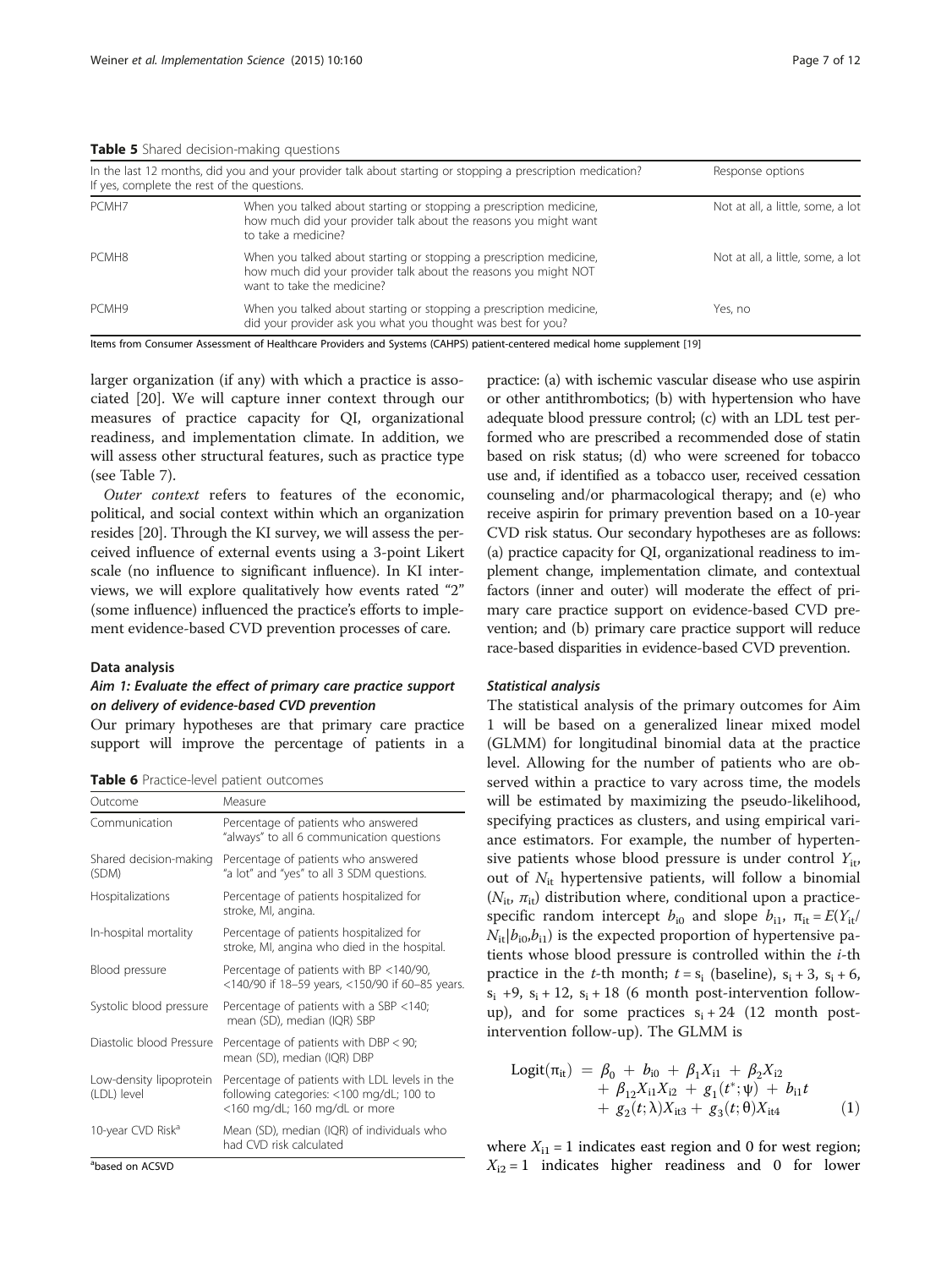#### <span id="page-7-0"></span>Table 7 Inner context measures

| Practice type           | Solo, single-specialty, multispecialty<br>(NAMCS-EMR O11-13)                                           |
|-------------------------|--------------------------------------------------------------------------------------------------------|
| Degree of integration   | Practice owned by physician/group,<br>HMO, CHC, AMC, other hospital,<br>other corp. (NAMCS-EMR Q22)    |
| Practice size           | Number of physicians (NAMCS-EMR<br>Q12                                                                 |
| Practice staffing       | Number of mid-level providers<br>(NAMCS-EMR O14)                                                       |
| Patient volume          | Number of office visits in a normal<br>week (NAMCS-EMR Q10)/per provider<br>full time equivalent (FTE) |
| Payer mix               | Percent patient care revenue from<br>Medicare, Medicaid, private insurance,<br>other (NAMCS-EMR Q23)   |
| <b>EMR</b> capabilities | Number and use of computerized<br>capabilities (NAMCS-EMR Q18a-Q18j)                                   |

Items from the 2010 National Ambulatory Medical Care Survey electronic medical records

readiness stratum;  $g_{\mathrm{t}}(t^{\dagger};\psi)$  is a smooth spline function of calendar time  $(t^*)$  for the secular trend corresponding to the control condition with finite dimensional parameter  $\psi$ ;  $X_{it3} = 1$  indicates the active (12 months) intervention period versus 0 otherwise and  $g_2(t; \lambda)$  is function for four piecewise conjoined linear segments each of 3 months duration with λ being the vector of slope parameters;  $X_{it4} = 1$  is an indicator for the maintenance period versus 0 otherwise and  $g_3(t;θ)$  is a function for two piecewise conjoined linear segments the first of 6 months duration to which all practices will contribute data and the second 6 months durations to which only a subset of practices will contribute data as determined by the stepped-wedge design. Finally,  $b_{i0}$  and  $b_{i1}$  are assumed to be bivariately normal random variables with respective variances  $\sigma_0^2$  and  $\sigma_1^2$  and covariance  $\sigma_{01}$ . Primary interest is in the treatment effect describing the log odds of a randomly sampled patient in a practice having the outcome 12 months postintervention relative to the log odds of a randomly sampled patient from the same practice having the outcome during the pre-intervention period; this log odds ratio is well-defined as a function of  $\lambda$  parameters. Finally, the average causal effect of 12 months of intervention will be calculated as the average difference in proportions,  $\Sigma_i$ [E(Y<sub>it</sub>/N<sub>it</sub>| $b_{i0}$ , $b_{i1}$ , $t = s_i + 12$ )—E(Y<sub>it</sub>/N<sub>it</sub>| $b_{i0}$ , $b_{i1}$  $t = s_i$ )]/300; a 95 % confidence interval will be determined by bootstrapping. The random coefficients logistic model (1) will be fitted using SAS Proc GLIMMIX.

The secondary hypotheses will (a) introduce practice capacity for QI, organizational readiness to change, implementation climate, and contextual factors as main effects and effect modifiers in model (1) and introduce race as a main effect and effect modifier to examine whether primary care practice support reduces racebased disparities in the use of evidence-based CVD prevention. Examination of race will require outcome data aggregated at the practice level to be broken out by race.

#### Statistical power

Power to detect the effect of intervention after 12 months with respect to the outcome of hypertension control is simulated for the stepped-wedge study design assuming 300 practices, and an average of  $\mu$  = 1200 or 1600 patients per practice (assuming a typical practice has 4 physicians with 300 or 400 patients per physician). For data collection months  $t = s_i$  (baseline),  $s_i + 3$ ,  $s_i + 6$ ,  $s_i + 9$ ,  $s_i + 12$ , and  $s_i + 18$  (6 months post-intervention follow-up), power calculations are based on practice-month summaries consisting of 1800 binomial observations  $(6 \times 300)$ . Power is determined by simulating data from a model similar to model (1) but, for simplicity, assuming no temporal trend:

$$
\begin{aligned} \text{logit}\{E(Y_{it}/N_{it}|b_{i0},b_{i1})\} \\ &= \beta_0 + b_{i0} + \beta_2 X_{i2} + \beta_3 X_{it3} + b_{i1}t \end{aligned} \tag{2}
$$

where  $X_{it3} = 0$  if  $t = s_i$ ;  $X_{it3} = (t - s_i)/12$  for  $s_i < t \le s_i + 12$ , and  $X_{it3} = 1$  for  $t = s_i + 18$ . This model assumes a linear logistic trend during the active intervention period and a constant slope during the maintenance period equal to the 12-month intervention effect. Additionally, model (2) specifies a practice-specific intercept and slope assumed to be normally distributed with means 0 and variances  $\sigma_0^2 = 0.42$ ,  $\sigma_1^2 = 0.32$  and covariance  $\sigma_{01} = -0.15$ , values estimated from preliminary pretest-posttest data on 19 medical practices (not shown). Primary interest is in  $exp(\beta_3)$ , the practice-specific odds ratio of having a positive outcome (e.g., blood pressure controlled) after 12 months intervention relative to baseline. The number of patients in the i-th practice assumed to be constant across time  $(N_i = N_{it}$  for all t) was randomly selected from  $N_i \sim N(\mu, \mu^{7/4})$  to account for expected variability in practice size. A complete data set is then generated using model (2) with ( $\beta_0 = 0.50$ ,  $\beta_2 = 0.05$ ,  $\beta_3 = 0.05$ ) corresponding to a baseline of 62 % blood pressure control for least ready practices. The fraction of times that  $H_0$ :  $\beta_3 = 0$  is rejected with two-sided  $\alpha = 0.05$  Wald tests under the correctly specified model was taken to be the simulated power for detecting a non-null odds ratio  $\beta_3$ . When the true  $\beta_3 = 0$ , the results represent simulated type I error, which is seen to be close to the nominal 0.05 significance level. The stepped-wedge design has excellent power for the outcome, percentage of hypertensive patients with controlled blood pressure (see Additional file [1](#page-10-0)).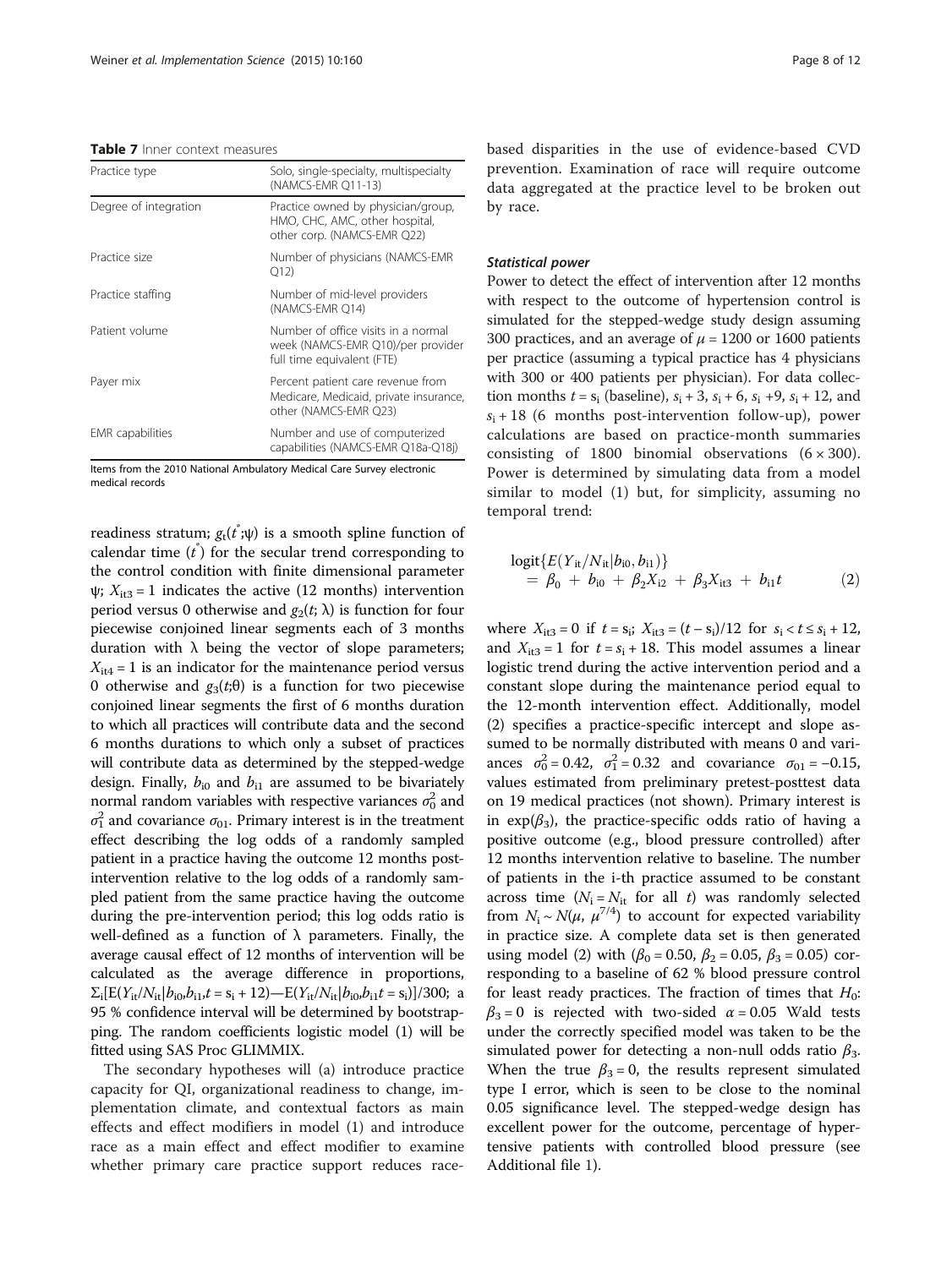## Aim 2: Evaluate the effect of primary care practice support on patient-level health outcomes

Our primary hypotheses are that primary care practice support will improve the percentage of patients in a practice who indicate that their provider (a) always communicated well with them during the visit, and (b) involved them a lot of the times in shared decision-making about their medications. Our secondary hypotheses are that primary care practice support will decrease (a) the percentage of patients within a practice who were hospitalized for a cardiovascular disease-related condition, (b) the percentage of patients within a practice who were hospitalized for a cardiovascular disease-related condition or died, and (c) race-based disparities in CVD-related hospitalizations and mortality. We will explore whether primary care practice support improves the percentage of patients in a practice whose tobacco use status and overall cardiovascular risk were assessed, whose blood pressure (BP) was adequately controlled, and who received appropriate management with regard to aspirin use, tobacco cessation support, and use of statin therapy.

#### Statistical analysis

For the primary hypotheses, communication and shared decision-making are binomial outcomes derived from patient surveys administered at baseline  $(t = s_i)$  and at the end of the intervention period  $(t = s_i + 12)$ . The model to assess improvement in these outcomes is a simplification of model (1) because there are only two repeated outcomes:

Logitð Þ¼ <sup>π</sup>it <sup>β</sup><sup>0</sup> <sup>þ</sup> <sup>b</sup>i0 <sup>þ</sup> <sup>β</sup>1Xi1 <sup>þ</sup> <sup>β</sup>2Xi2 <sup>þ</sup> <sup>β</sup>12Xi1Xi2 <sup>þ</sup> <sup>g</sup><sup>1</sup> <sup>t</sup> ð Þþ ; <sup>ψ</sup> <sup>b</sup>i1<sup>t</sup> <sup>þ</sup> <sup>β</sup>3Xit3 <sup>ð</sup>3<sup>Þ</sup>

where  $X_{it3} = 1$  if  $t = s_i + 12$  (end-of-intervention period) and  $X_{it3} = 0$  if  $t = s_i$  (baseline). Note that  $exp(\beta_3)$  is the odds ratio of a positive response (e.g., always communicated well, involved them in shared decision-making a lot of the time) after 12 months of intervention relative to the odds of a positive response at baseline, controlling for secular trends via ψ. The average causal effect of 12 months of intervention versus the control condition will be calculated as the average difference in proportions as described for Aim 1.

For the secondary hypothesis, model (2) will apply to claims data for the percentage of patients (a) hospitalized for a cardiovascular disease-related condition and (b) hospitalized for a CVD-related condition or died. For these outcomes,  $X_{it3} = 1$  if  $t = s_i + 18$  (6 months postintervention) and  $X_{it3} = 0$  if  $t = s_i$  (baseline). To assess whether primary care practice support decreases racebased disparities in these outcomes, the binomial data will be obtained for each race and practice and time point. Other facility-level patient outcomes are given in Table [4.](#page-5-0) Model (3) will be fitted to all binomial outcomes (e. g., percentage of patients…) using SAS Proc GLIM-MIX. For continuous outcomes (e.g., a 10-year CVD Risk), an identity link function leading to a linear model fitted with SAS PROC MIXED will be used with variance weight  $1/N_{\text{it}}$  where  $N_{\text{it}}$  is the observed number of patients in the  $i$ -th practice at the  $t$ -th month.

#### Statistical power

Statistical power for the primary hypotheses is simulated using model (3) with  $\beta_1 = \beta_{12} = 0$  and dropping  $g_1(t;\psi)$ from the model. It is based on a planned constant sample size (denominator) of  $N = 200$  patients/practice at each time point. For the communication outcome, we assumed  $\beta_0 = 1.4$  corresponding to a baseline rate of 80 % for a low ready practice  $(X_{i2} = 0)$ . For the shared decision-making outcome, we set  $\beta_0 = -0.8$  giving 30 % baseline when  $X_{i2} = 0$ . Finally, we fixed  $\beta_2 = 0.05$  and  $\beta_3 = 0.05$ , variances  $\sigma_0^2 = 0.42$  and  $\sigma_1^2 = 0.32$ , and covariance  $\sigma_{01}$  = −0.15. These values for variance components are adopted from Aim 1 for lack of preliminary data for Aim 2. They are considered reasonable estimates because the statistical analysis for Aim 2 involves a random effects logistic regression model for repeated binomial data. Power exceeds 98 % for detecting differences as small as 0.04 in proportions between intervention and control (see Additional file [2](#page-10-0)).

## Aim 3: Examine the effect of primary care practice support on implementation of clinical practice and office system changes that support delivery evidence-based CVD prevention

Our primary hypothesis is that primary care practice support will increase implementation of clinical practice and office system changes to improve evidence-based CVD prevention. Our secondary hypotheses are that (a) primary care practice support intensity will increase implementation of clinical practice and office system changes, and (b) practice capacity for QI, organizational readiness to implement change, and contextual factors will moderate the effect of primary care practice support on the implementation of clinical practice and office system changes. We will explore the acceptability of primary care practice support from the perspective of the provider champion.

#### Statistical analysis

A random coefficients linear mixed model will be applied to the KDIS based on practice facilitator ratings collected monthly throughout the intervention period: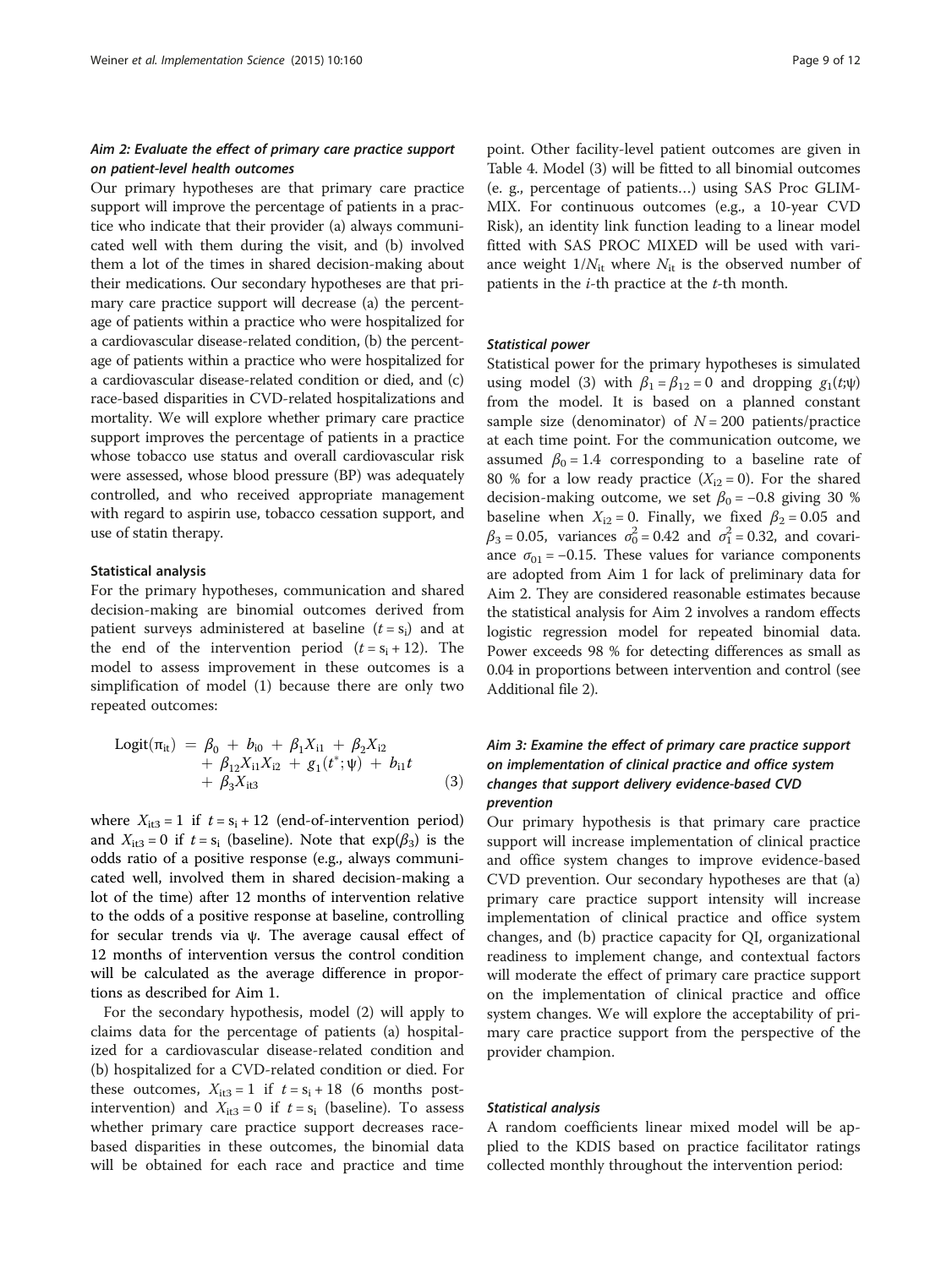$$
E(Y_{it}| b_{i0}, b_{i1}) = \beta_0 + b_{i0} + \beta_1 X_{i1} + \beta_2 X_{i2} + \beta_{12} X_{i1} X_{i2} + g_1(t^*; \psi) + b_{i1} t + g_2(t; \lambda) X_{i13}
$$
 (4)

where the explanatory variables and parameters are defined as in model (1). In particular,  $X_{it3} = 1$  for all  $t = s_i +$  $1,...,s_i + 12$ , and  $g_2(t; \lambda)$  is function for four piecewise conjoined linear segments each of 3 months duration in the intervention period with  $\lambda$  being the vector of slope parameters, which we expect to be positive indicating an increase in the number of clinical practice and office system changes with an increase in the amount of implementation support. The main hypothesis is an overall positive change in expected outcome between 12 months post-intervention and 1 month post-intervention. The first secondary hypothesis is that primary care practice support intensity (with  $X_{it3}$  re-defined and scaled as a continuous measure ranging from 0 to 1) will be positively associated with the KDIS scale  $Y_{it}$ . The second secondary hypothesis will assess practice capacity for QI, organizational readiness to implement change, and contextual factors as effect modifiers on the rates of implementation given by  $g_2(t; \lambda)$ .

#### Statistical power

Power is simulated using a mixed effects linear model similar to model (4) for the KDIS scale with  $\beta_1 = \beta_{12} = 0$ and dropping  $g_1(t;\psi)$  giving an assumption for simplicity of no secular trend:

$$
E(Y_{it}| b_{i0}, b_{i1}) = \beta_0 + b_{i0} + \beta_2 X_{i2} + b_{i1} t + \beta_3 X_{i13}
$$
 (5)

with  $X_{it3} = (t-1)/3$  for  $t = 1, 2, 3$ , and 4. Model (5) differs from model (4) in that we model 3-month averages of KDIS scales producing quarterly data, in accordance with preliminary data reported in Figure 2 of Halladay et al., which is as follows: electronic health record (mean  $2.78$ , sd = 3.17); care protocols (mean 1.71,  $sd = 4.37$ ); planned care (mean 2.16,  $sd = 3.84$ ); and selfmanagement support (mean = 1.38, 3.67). It follows their variances are 10, 19.1, 14.7, and 13.5, respectively [[15](#page-11-0)]. Model (5) assumes that the intervention effect on KDIS is linear in time during the yearlong implementation period; under this model, the main hypothesis is an overall positive change in expected outcome between 12 months post-intervention and 3 months post-intervention ( $\beta_3$  > 0). For power calculations, we set  $\beta_0 = 2$ ,  $\beta_2 = 0.5$ ,  $\beta_3 = 1.0$ ,  $\sigma_0^2 = 5$  (or 8),  $\sigma_1^2 = 4$ ,  $\sigma_{01} = -2$  and  $\sigma_e^2 = 5$  (or 8). Then, under the random coefficients model,  $Var(Y_{it}) = \sigma_0^2 + \sigma_1^2 t^2$ + 2 t  $\sigma_{01}$  +  $\sigma_{e}^2$ . Additional file [3](#page-10-0) shows that power to show an effect of intervention on KDIS scales exceeds 85 % under the assumptions.

We will use simple statistics to describe the frequency and distribution of positively and negatively coded comments about the acceptability of primary care practice support. We will examine whether acceptability varied by primary care practice support intensity, baseline capacity for QI, and inner and outer contextual features. We will use the qualitative data to explore the reasons why KIs found primary care practice support acceptable (or not) and recommendations they have for future efforts.

## Aim 4: Evaluate the effect of practice facilitation on practice capacity to implement future evidence-based clinical guidelines

Our primary hypothesis is that primary care practice support will improve capacity to implement other evidence-based clinical guidelines in the future. Our secondary hypotheses are that (a) contextual factors will moderate the effect of primary care practice support on practice capacity to implement additional evidence-based clinical guidelines, and (b) primary care practice support will generate additional positive practice outcomes.

#### Statistical analysis

We will analyze adaptive reserve and change process capability with a linear mixed model applied to the measures collected at baseline  $(t = s_i)$ , at the end of the intervention period  $(t = s_i + 12)$ , and, for the early enrolled practices, at 6 months post-intervention  $(t = s_i + 18)$ . The model to assess improvement in these outcomes is a simplification of model (1) because there are only two repeated outcomes:

$$
E(Y_{it}| b_{i0}, b_{i1}) = \beta_0 + b_{i0} + \beta_1 X_{i1} + \beta_2 X_{i2} + \beta_{12} X_{i1} X_{i2} + g_1(t^*; \psi) + b_{i1}t + \beta_3 X_{it3} + \beta_4 X_{it4}
$$
 (6)

where  $X_{it3} = 1$  if  $t = s_i + 12$  (end-of-intervention period) and  $X_{it3} = 0$  otherwise;  $X_{it4} = 1$  if  $t = s_i + 18$  (6 months post-intervention) and baseline is the reference time period. Other assumptions are as in model (4). Primary interest is in  $\beta_3$ , the difference in mean measure between baseline and end-of-intervention period.

In secondary analyses, contextual factors will be examined as additional main effects and as statistical interactions with  $X_{it3}$  in order to assess whether there are effect modifiers for the effect of primary care practice support on practice capacity to implement future evidence-based clinical guidelines. To test the hypothesis that primary care practice support generated additional positive practice outcomes, we will calculate 95 % confidence intervals for proportions of practices reporting positive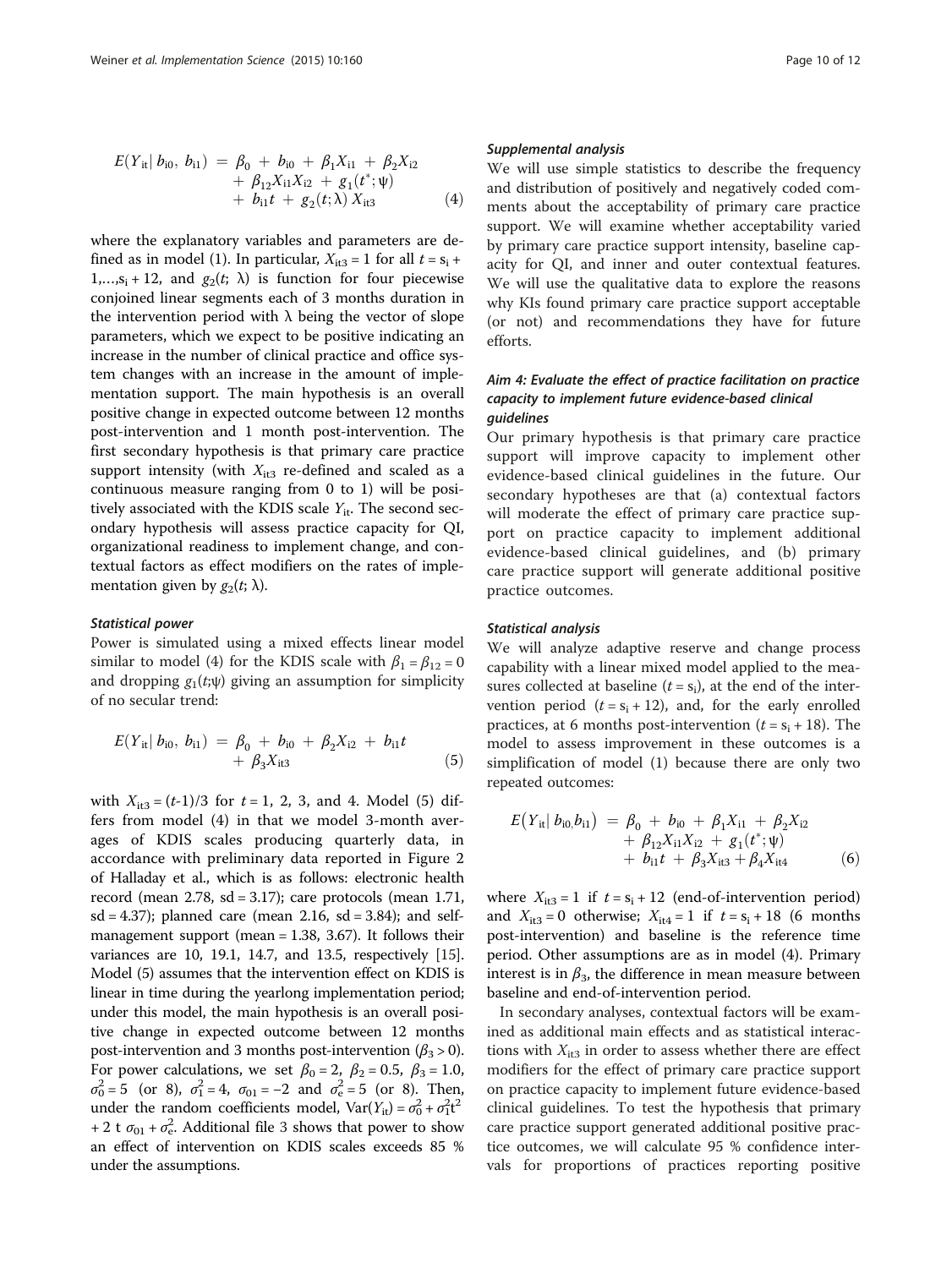<span id="page-10-0"></span>outcomes, both overall and stratified by practice characteristics (inner context). We will also use logistic regression to ascertain whether additional positive outcomes varied as a function of primary care practice support intensity, KDIS scores, ABCS measures, and inner context variables.

#### Statistical power

For the primary hypotheses, we conservatively calculate power by ignoring any information from individuals 6 months post-intervention and allow a 15 % dropout  $(N = 255)$ . Additional file 4 shows that our minimal detectable differences are similar to mean change reported by Nutting et al. and Solberg et al., respectively, for adaptive reserve and CPCQ [\[10](#page-11-0), [11\]](#page-11-0).

#### Supplemental analysis

We will explore the reasons why some practices benefited more than others by identifying themes about actions taken, missed opportunities, influential inner and outer contextual factors, and other situational factors.

#### Trial status

Practices are being recruited. The high-readiness practices randomized to start in month 9 will receive the intervention beginning January 2016.

## **Discussion**

## **Significance**

Practice facilitation, when combined with other quality improvement interventions, is an effective strategy for supporting the implementation of evidence-based guidelines in primary care settings [[21](#page-11-0)]. However, no previous effort has conducted a controlled trial of practice facilitation at the scale or level of intensity that we propose. Results will have significant implications for healthcare payers, government agencies, and other stakeholders seeking to use practice facilitation, alone or combined with other quality improvement interventions, to support national initiatives to scale up and spread evidencebased clinical guidelines.

## Limitations

Recruiting and retaining a large number of practices to engage in a yearlong, comprehensive quality improvement effort poses significant challenges. Potential recruitment barriers include fear of financial risk, reluctance to share data, acquisition by larger health systems, and competing priorities. Potential retention barriers include loss of a key clinician, resignation of a practice manager, and financial difficulties. We will attempt to mitigate these barriers by using practice facilitation to help practice achieve other goals (e.g., PCMH recognition) or enhance billing for services. Also, CCNC and AHEC will leverage their strong

relationships with hospitals and health systems to boost recruitment and prevent attrition.

Our stepped-wedge study design affords some control of the effects of secular trends and other factors unrelated to our comprehensive quality improvement strategy. We will supplement this by documenting and including in our statistical analysis temporal events that could affect the implementation and outcomes of the strategy. However, the effects of outer context factors can be challenging to measure and model.

#### Impact

If successful, our comprehensive quality improvement strategy will have a positive impact on both practices and patients. Hundreds of small- to medium-sized primary care practices, many located in rural and medically underserved areas, will be better prepared for the transition to value-based payment, wherein an increasing proportion of reimbursement is tied to performance on quality of care measures. Likewise, discernible reductions in cardiovascular risk among the estimated 900,000 adult patients served by participating practices would likely prevent thousands of cardiovascular events within 10 years.

## Additional files

[Additional file 1:](dx.doi.org/10.1186/s13012-015-0348-4) P+ower to detect difference in blood pressure control between intervention and control condition ( $β_3$ )with two-sided  $\alpha$  = 5.0 % GLMM Wald significance test based on 300 practices and 200 simulations.

[Additional file 2:](dx.doi.org/10.1186/s13012-015-0348-4) Power to detect difference in proportions (Δ) of patients for the two primary patient-level health outcomes between the intervention after 12 months of implementation and the control condition, two-sided  $\alpha$  = 0.05, GLMM Wald significance test based on 200 patients/practice per time point in each of 300 practices.

[Additional file 3:](dx.doi.org/10.1186/s13012-015-0348-4) Power to detect difference in mean KDIS score of 1.0 (i.e.,  $\beta_3=1$ ) in a practice comparing the intervention after 12 months of implementation and the control condition with two-sided  $\alpha$  = 0.05 based on two-sided F-tests from linear mixed model analysis assuming 300 practices and varying dropout rate and variance.

[Additional file 4:](dx.doi.org/10.1186/s13012-015-0348-4) Minimum detectable change from baseline to end of intervention for practice capacity measures, 80 % power, varying assumption about intra-practice correlation (ρ) based on two-sided  $\alpha$  = .05 paired t test (N=255).

#### Competing interests

The authors declare that they have no competing interests.

#### Authors' contributions

BJW contributed the evaluation framework, developed the evaluation plan, and drafted the manuscript. MPP led the evidence review for CVD prevention, developed the academic detailing component of the intervention, and refined ABCS measures. CAD and JLS developed the practice recruitment plan and designed the informatics component of the intervention, including data capture, normalization, and dashboards. AL designed the practice facilitation component of the intervention, developed the KDIS measure, and contributed to other aspects of the intervention and evaluation plan. JKF developed the evaluation plan for the patient-level outcomes and contributed to the evaluation plan for the other aims. SC led the development of the protocol, obtained